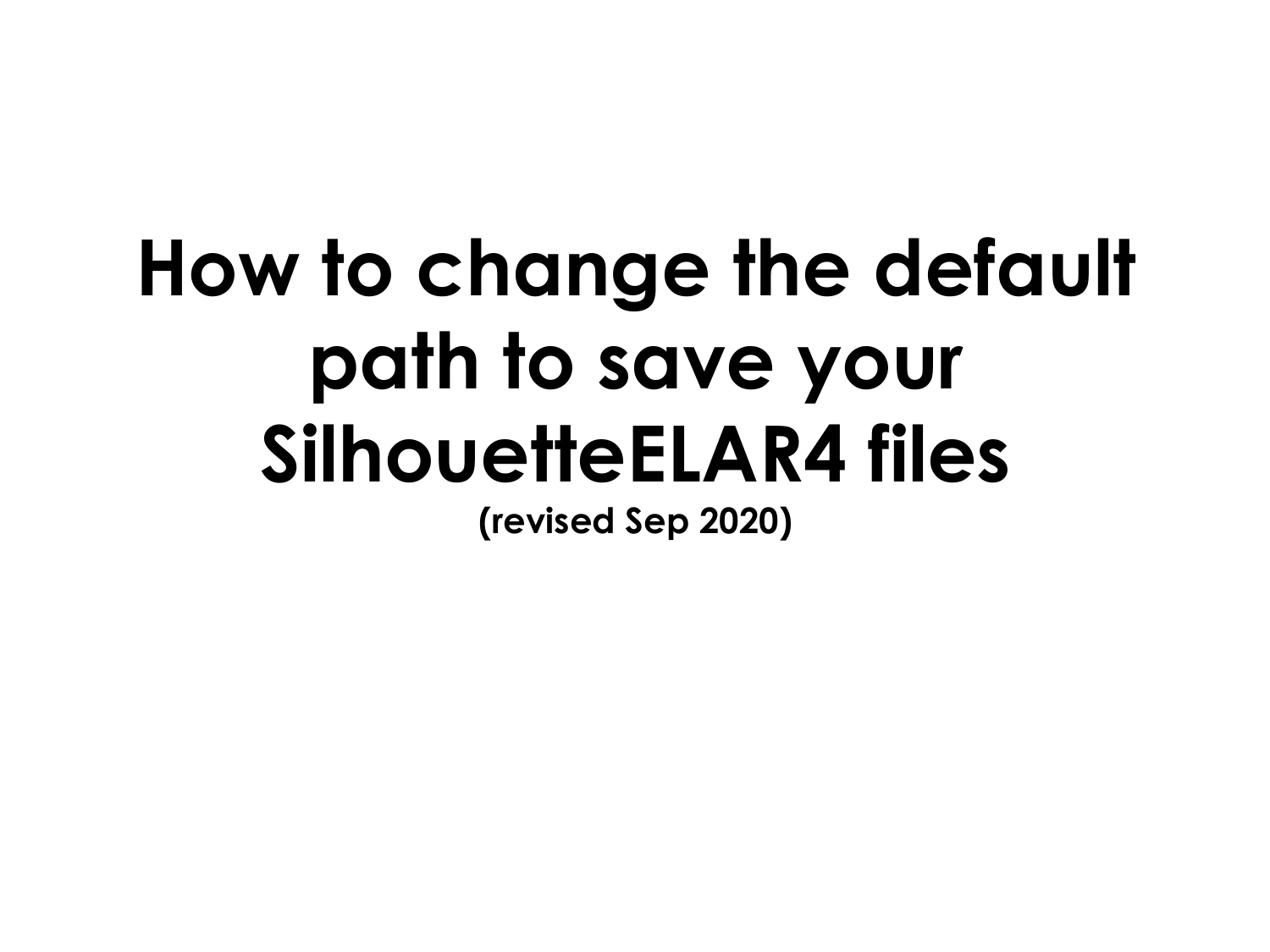## **New in Version 4.2.x**

- Now that SilhouetteELAR4 is no longer installed on school servers, resource teachers must install SilhouetteELAR4 onto their VSB computers.
- By default, student report files are saved on your computer. However, you may wish to change that default to your **VSB OneDrive folder**.
- (Yes, saving onto a USB stick is possible but not recommended. Your VSB OneDrive folder is much more secure.)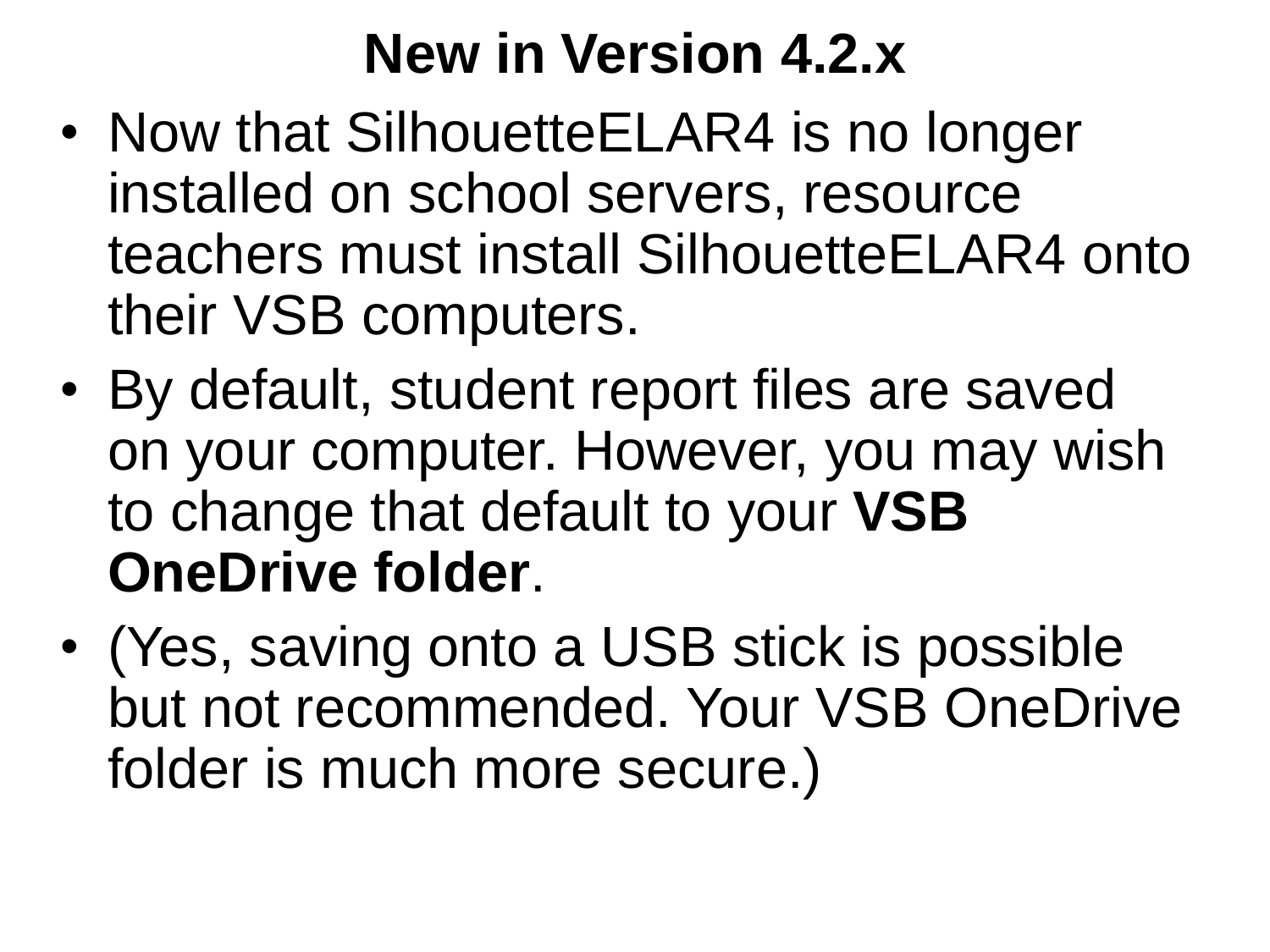#### **Open SilhouetteELAR4 Click on "Utilities"**



No On-Line Update Available.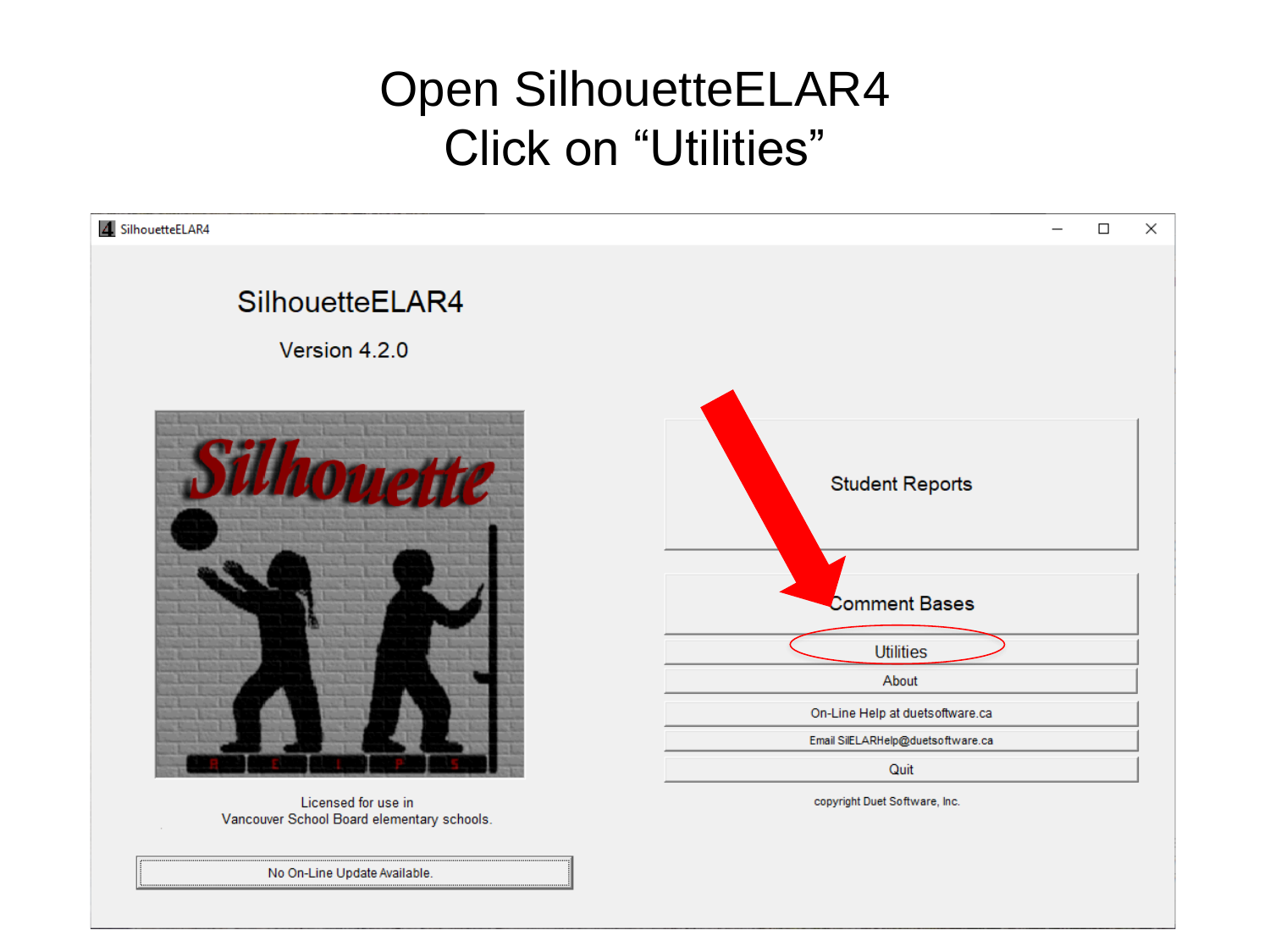#### Default classes folder location



When SilhouetteFI AR4 is installed on your computer, the main files are located in c:\ProgramFiles(x86). All student files and comment bases you create will be stored in the c:\ProgramData\SilhouetteELAR4 folder.

However, you may wish to have the student report files and your comment bases stored in your VSB OneDrive folder. By selecting the **My VSB OneDrive folder** radio button, SilhouetteELAR4 will thereafter use your VSB OneDrive folder as the default Classes, Comment Bases and Backup folder location.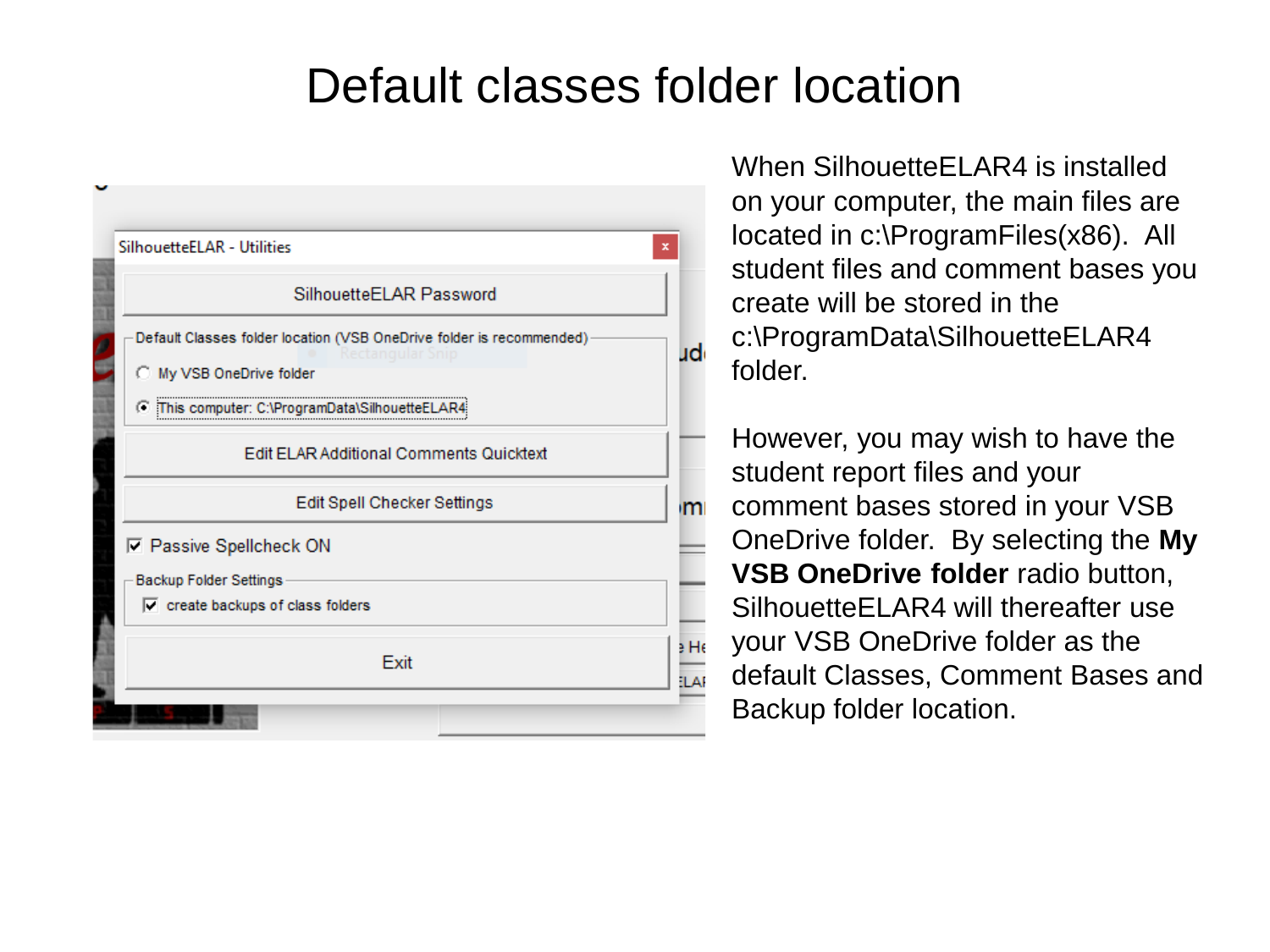### Select the **My VSB OneDrive folder** radio button



When you select the My VSB OneDrive folder radio button, you will see a Browse for Folder window where you will locate and select **OneDrive – Board of Education SD39 (Vancouver).** In most cases, just scroll up a little bit and there it is. If needed, a SilhouetteELAR4 folder will be created on your OneDrive folder and you are good to go. (This does not delete the files from your c:\ProgramData folder. Neither does it automatically copy the c:\ProgramData files into your OneDrive folder.)

If you later change your mind, just reselect the **This computer** radio button. (This does not delete the files from your OneDrive folder. Neither does it automatically copy the OneDrive files into your c:\ProgramData folder.)